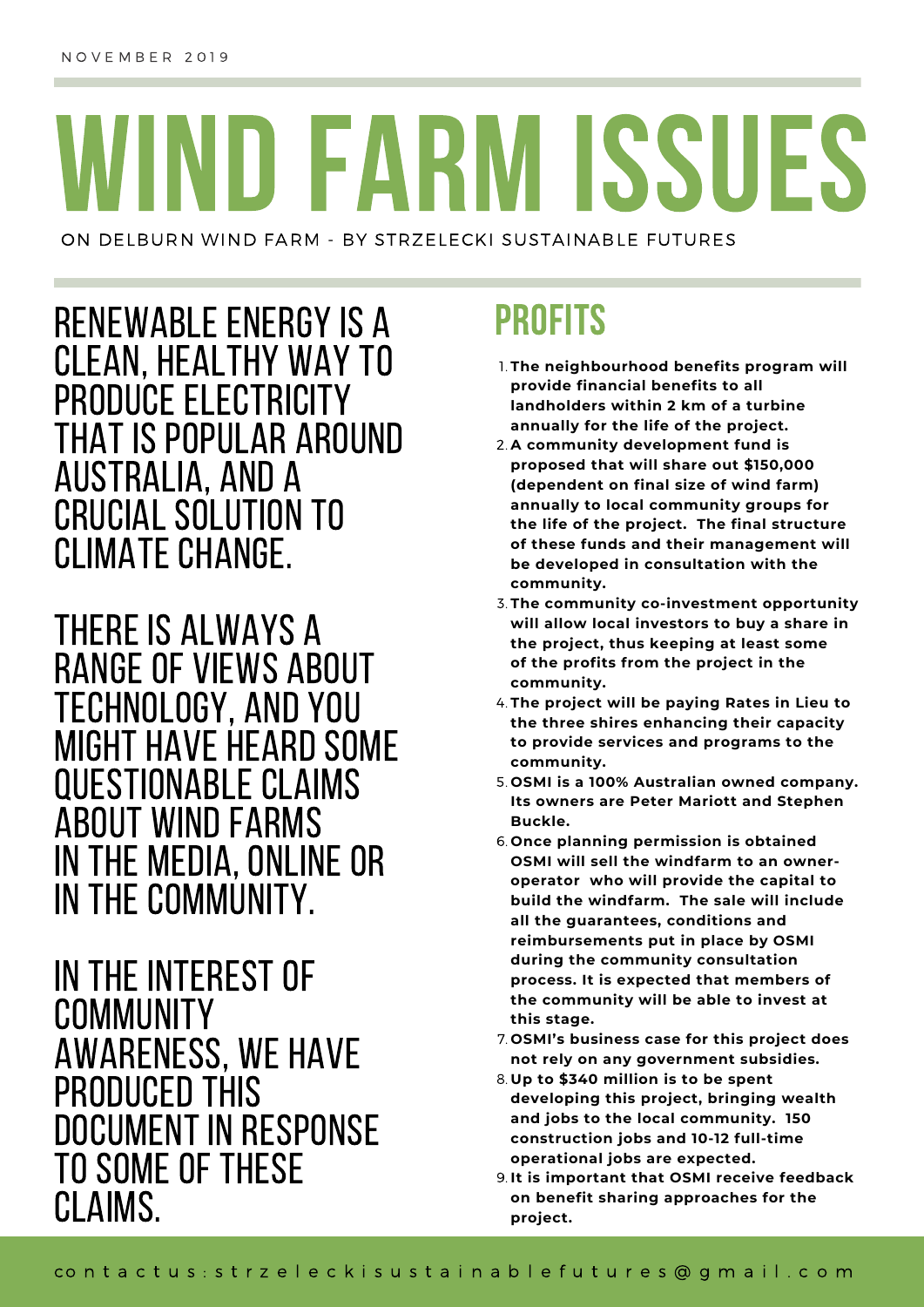#### PLANNING

- **The 12 month community engagement and** 1. **information process BEFORE the design of the project is finalised Is Industry best practice.**
- **The design is still open to community** 2. **input and OSMI is committed to taking into account local people's concerns until the plan is finalised prior to its submission to the planning minister in early-mid 2020.**
- **Information about different aspects of the** 3. **project is being released on the project website as it becomes available from the technical investigations needed to develop the final proposal.**
- **The Delburn Wind Farm will be compliant** 4. **with all state and national standards, rules and regulations. No special deals have been done with local or state government.**
- **The number of turbines has already been** 5. **reduced from 53 to 35 in response to technical issues and local concerns.**
- **It is important that OSMI receive feedback** 6. **from all stakeholders regarding any issues with the project so they can be considered and as far as possible resolved in the final design.**

#### **SIZE**

- **The turbines that OSMI will use will be the** 1. **most modern designs available which use a number of technologies to make them more efficient. These include: trailing edges of the blades to mimic owl's wings to reduce wind noise, using modern blade profiles to improve efficiency and feathering of the blades as they pass the tower to reduce stress. Bigger turbines turn more slowly so the blade passes the tower at a much lower frequency.**
- **Larger turbines are more efficient at** 2. **harvesting wind energy because they are in a more consistent wind stream that is not so affected by the surrounding landforms**
- **A wind turbine that is twice as tall does** 3. **not have a tower and blades that are twice as wide. A turbine that is twice as tall but twice as far away looks the same height but is much slimmer so has less visual impact.**
- **Bigger turbines are much further apart so** 4. **the "forest of turbines" effect is much reduced. Even from a distance the turbines will appear spaced out.**
- **Many German towns own their own power** 5.**systems. Some towns have had wind farms for 20 years that are now approaching end of life and need replacing. They have almost unanimously chosen to have fewer, bigger turbines than replace like for like**.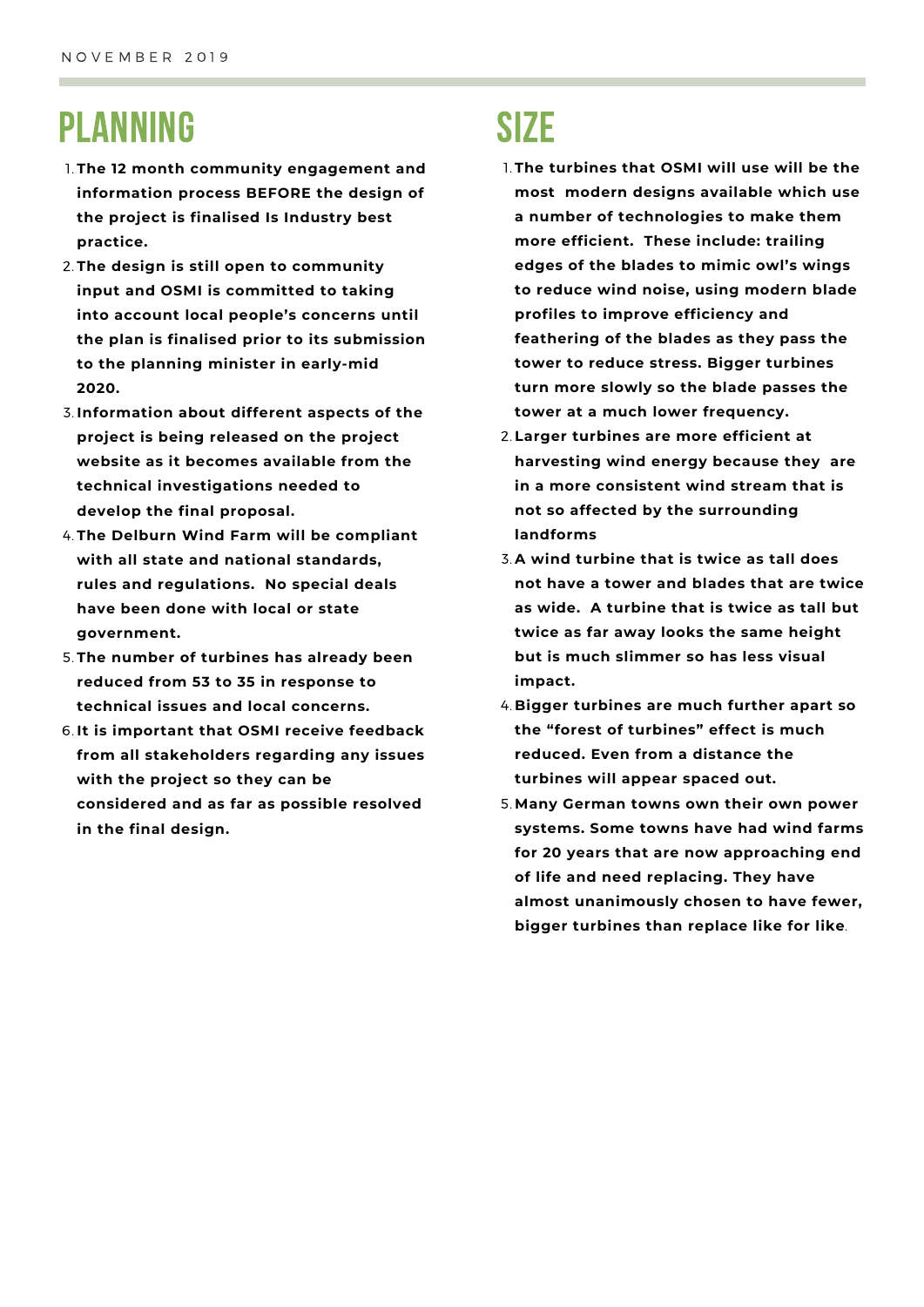### INFRASOUND

- **There are 95 wind farms in Australia and** 1. **many more in planning. Many thousands of residents that live within 1 or 2kms of them.**
- **The results of various studies suggests** 2.
	- **That Infrasound from wind farms does not cause ill-health directly but that people who expect and fear ill effect may experience them regardless of the presence of infrasound. These are real symptoms but are not "caused" by infrasound as such.**
	- **That the nocebo effect driven by a fear campaign and the confirmation bias can be a powerful factor in influencing people's experience of symptoms without any physical cause.**

**Read up on it yourself via these references: https://www.ncbi.nlm.nih.gov/pubmed/234 77573 Summary findings of Nocebo Effect, Crichton et al, April 2014 https://www.fmhs.auckland.ac.nz/assets/fm hs/som/psychmed/petrie/docs/2015%20Expl ain%20the%20nocebo%20response.pdf https://www.bing.com/search? q=Nocebo%20Effect&form=SWAUA2 https://reneweconomy.com.au/the-noceboeffect-and-why-its-much-more-dangerousthan-wind-turbines-80849/**

# PROPERTY VALUES

- **The largest study in Australia on wind** 1. **farms and house prices found that wind farms had no impact on house prices. "The findings from our review of case studies in NSW and Victoria did not identify any conclusive trends that would indicate that wind farms have negatively impacted on property values"**
- **In the construction phase where there** 2. **are extra-large trucks and construction equipment, property values can dip by a very small amount until the work finishes.**
- **The Delburn Wind Farm is offering** 3. **'neighbourhood benefits' in the form of payments to nearby properties where residents may experience loss of amenity. This payment will be transparently applied and permanently attached to the property for the life of the wind farm and should make these properties more attractive to potential buyers as they are getting the country lifestyle with an annual income from the project.**

**Read more:**

**https://www.environment.nsw.gov.au/reso urces/communities/wind-farm-valueimpacts-report.pdf)**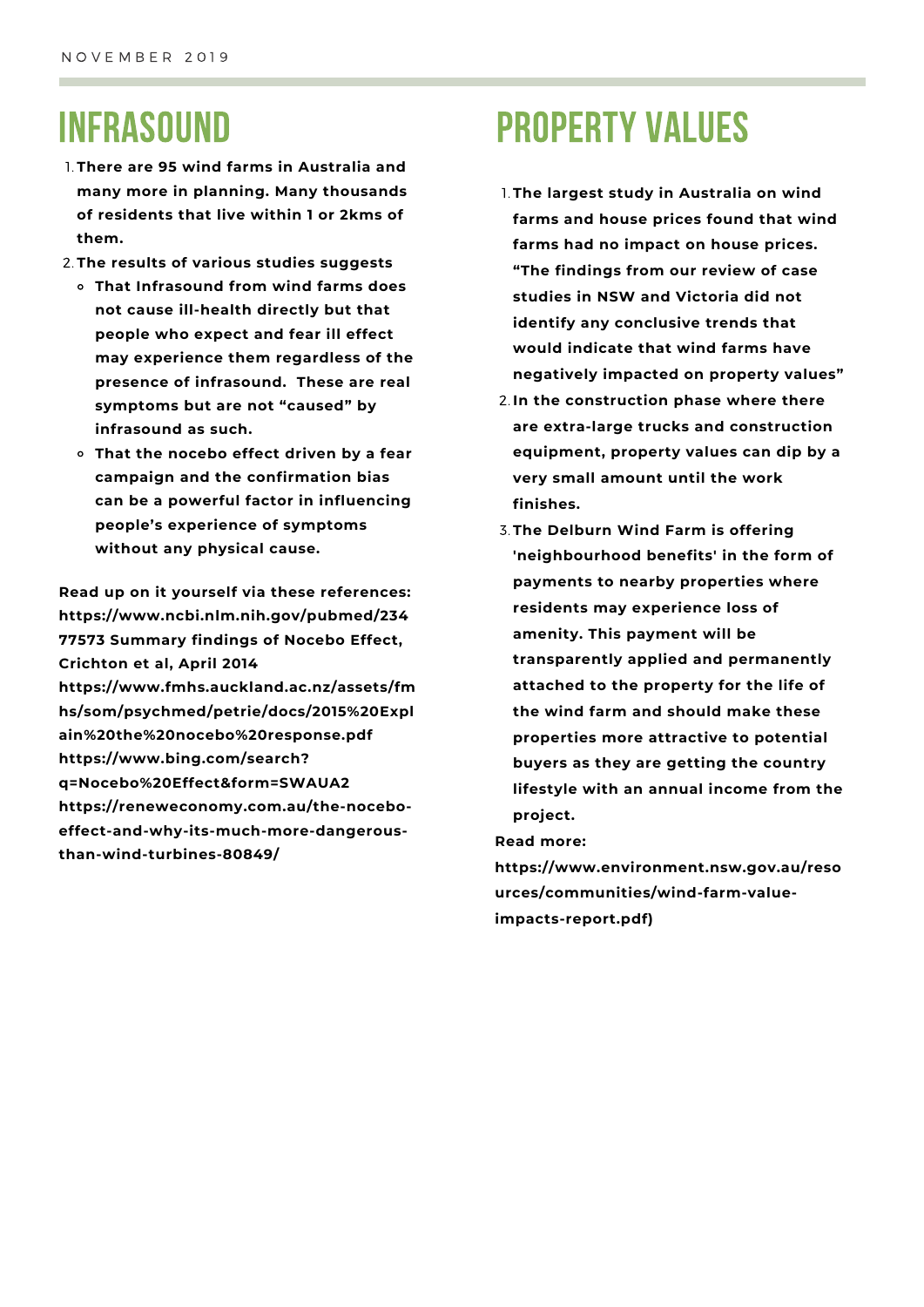### FIRE

**Wind farms do not increase bushfire frequency. Climate heating with increasing temperatures** 1. **and reduced rainfall will increase bushfire frequency and severity.**

**I**

- **The Delburn Wind Farm will enable bush fires to be fought more effectively in the HPV** 2. **plantation land by: maintaining better access tracks, water supplies and fire breaks and the clearing of pine plantation at the base of each tower; stopping the rotors and turning them so that they are all lined up in the same direction in the event of fire.**
- **The towers will be at least 1 km apart north-south and 600 metres east-west so there are wide** 3. **flight lanes for fire-fighting aircraft and helicopters to use even in smoky conditions.**
- **Because the aircraft will have access to accurate GPS and precise sensing information fire-**4. **fighting pilots will know exactly where the towers are.**
- 5. Lightning is one of the main causes of fire in plantations. Each tower has its own lightning rod **and conductor to earth and being higher than the surrounding trees will attract lightning and deal with it safely.**
- **Another cause of forest fires is arson. The presence of wind farm workers in the forest and** 6. **remote monitoring equipment will both deter would be arsonists and provide early warning of any fires that do start.**

#### CLIMATE CHANGE

- **Objectors to this wind farm say that they believe in fighting climate change, but that it should** 1. **be left to someone else to do somewhere else. The 200MW generating capacity will be a significant contributor of emissions-free energy into our national grid replacing one of the generator units ( I chimney stack ) of the now closed Hazelwood Power Station – a significant contribution to the fight against climate change.**
- **The wind farm will save about 620,000 tonnes CO2e per year being added to the atmosphere** 2. **while powering about 125,000 average sized Victorian homes. The CSIRO has found that solar and wind power will soon produce electricity more cheaply than existing coal fired power stations even with firming to cover gaps. The free market has dictated that wind and solar are now the accepted way forward.**
- **This location provides direct access to the transmission lines from the Latrobe Valley that pass** 3. **over the site. This avoids the problems experienced by other renewable energy projects where distances or the capacity of existing transmission lines limit the amount of power that can be delivered to the grid.**
- **This location has different wind patterns to the west of Victoria where most of the new wind** 4. **farms are being developed. So the output will complement much of the existing wind power and improve the stability and reliability of the grid**
- **Total emissions throughout the manufacturing, transport, installation, maintenance, and end of** 5. **life of a wind turbine have been studied and quantified. The studies show that the time it takes** to recoup the emissions it took to make and construct a turbine is from a few months to less **than a year. So wind power significantly reduces overall emissions of CO2. Ref: http://www.ourenergypolicy.org/wp-content/uploads/2014/06/turbines.pdf**
- **n the fight against climate change, we as a community need to do our bit and embrace positive** 6. **local solutions to assist with the transition away from polluting greenhouse emissions that are drivingthe climate crisis.**